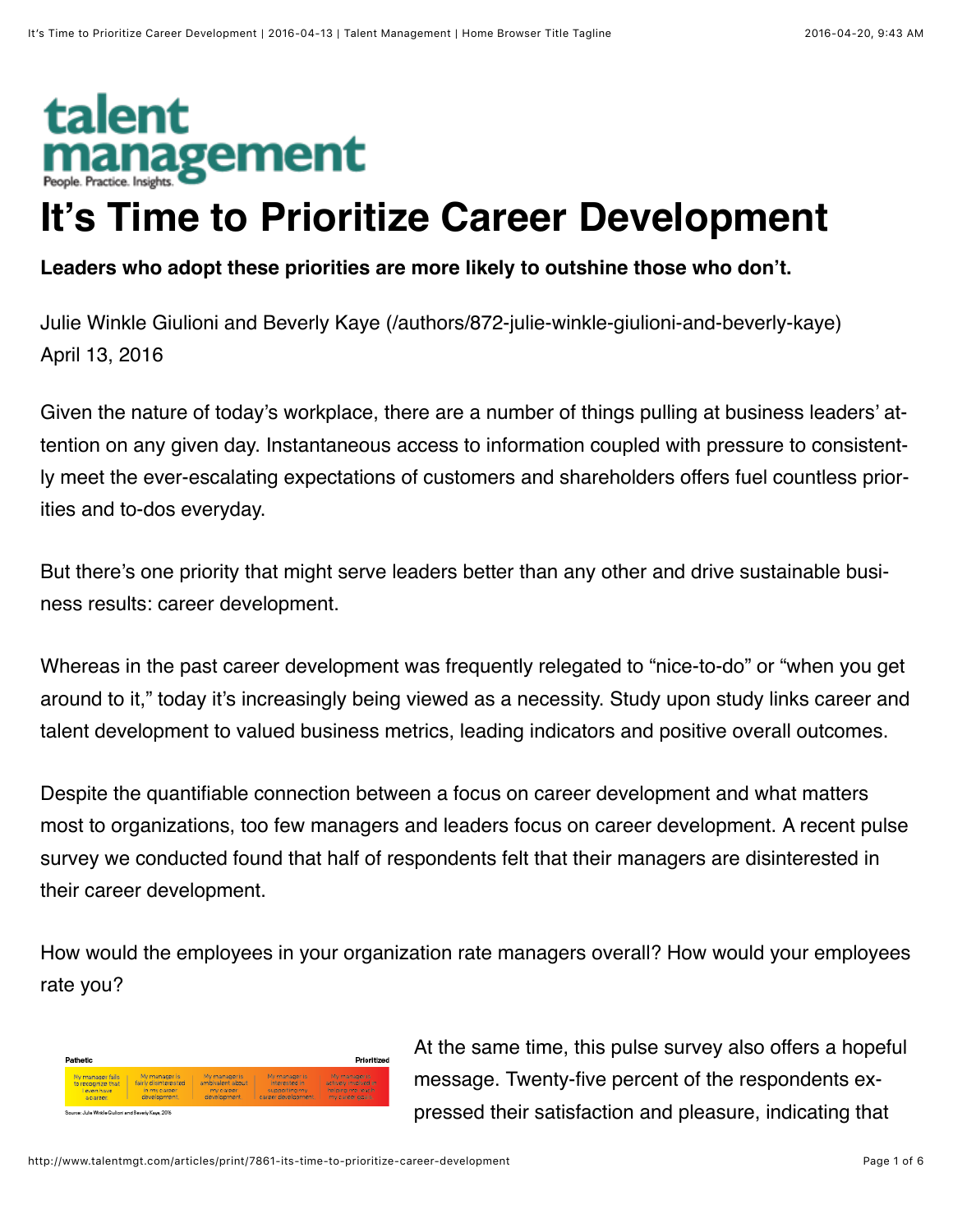their managers fall on the "prioritized" end of the contin‐ uum and act as active partners, supporters and champi‐

ons of career development.

Being able to learn, grow, expand capacity and work toward career goals is of vital importance to most individuals. It's also of vital importance to organizations interested in exceeding customer de‐ mands, continuously improving products and services, and delivering shareholder value. Leaders who prioritize and put energy into career development find they are better able to deliver on both the business and human outcomes.

These leaders think and behave a little differently than others, putting daily behaviors and habits into practice that any leader can adopt. Try one or more of these priorities to demonstrate your commitment to the development of those around you.

# **Priority 1: Assume that everyone has the potential to learn and grow.**

Leaders who drive career development live by an abiding belief that every individual is valuable and capable of developing their skills and abilities further. This belief plays out in countless ways every day, conveying and inspiring greater confidence in others. Under these conditions, employ‐ ees are willing to commit to learning, take risks, entertain instructive failure, and make enormous development strides in the process.

# **Priority 2: Focus on an opportunity-filled future.**

# **Research Roundup: Career Development**

Career and talent development are among today's hottest research topics. As a result, business leaders are learning more than ever about these pressing priorities.

Gallup's "State of the American Manager" study [\(http://www.gallup.com/businessjournal/182228/managers-engaged](http://www.gallup.com/businessjournal/182228/managers-engaged-jobs.aspx)jobs.aspx) reveals that employees who feel that their managers are invested in them as people are more likely to be engaged. Unfortunately, less than one-third [of employees feel engaged, according to Gallup's 2014 "State of the American](http://www.gallup.com/poll/181289/majority-employees-not-engaged-despite-gains-2014.aspx)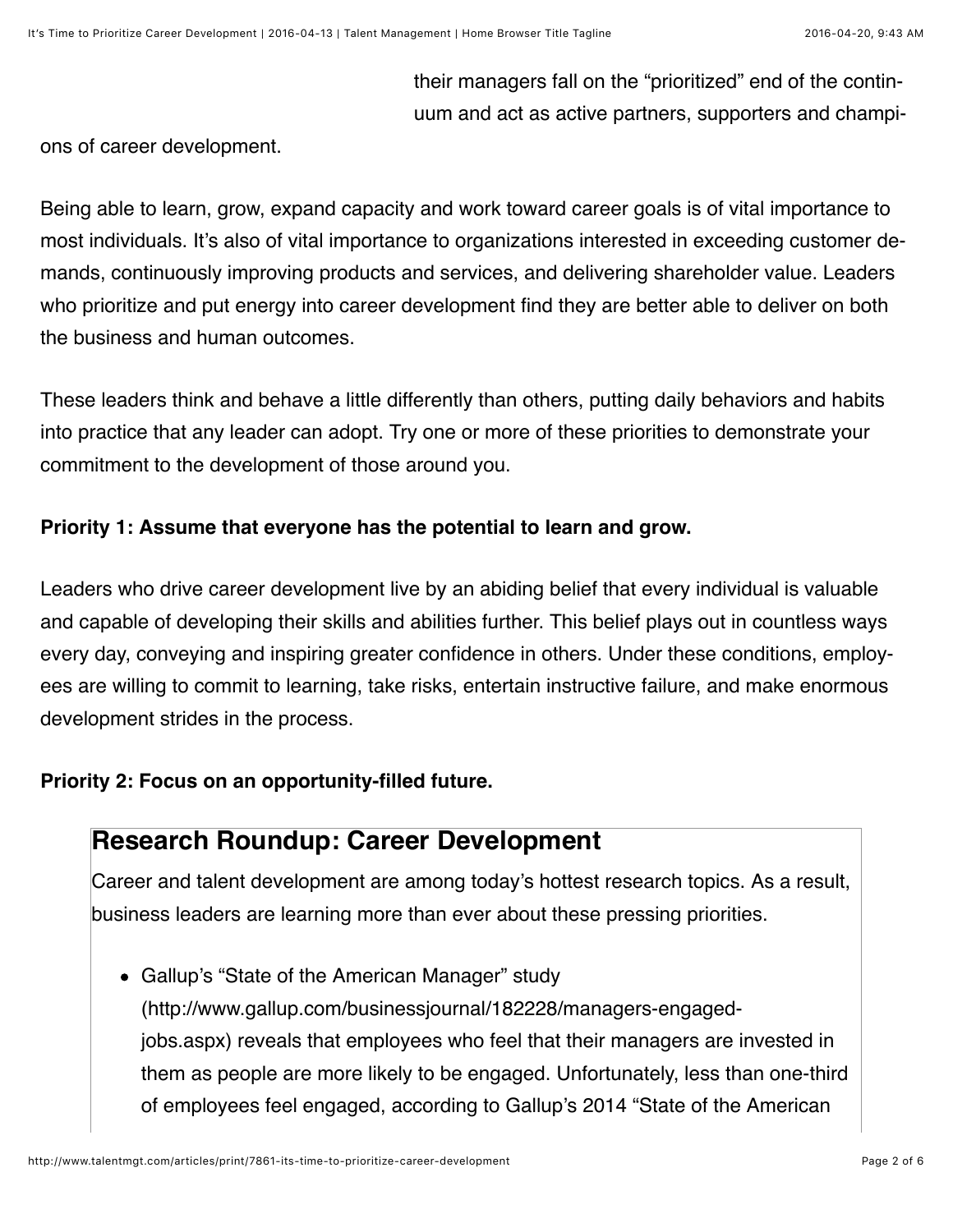[Workplace." \(http://www.gallup.com/poll/181289/majority-employees-not](http://www.gallup.com/poll/181289/majority-employees-not-engaged-despite-gains-2014.aspx)engaged-despite-gains-2014.aspx)

- According to Korn Ferry Hay Group (https://www.go2hr.ca/articles/key-driver[employee-engagement\) research, "Career development is consistently cited b](https://www.go2hr.ca/articles/key-driver-employee-engagement)y employees as critical to their satisfaction with an organization, and a key reason why they may change jobs … It is the most important aspect of a company's reward program as far as talent retention is concerned. Yet it is an area where many employers do an incredibly poor job."
- CEB research

[\(http://www.usc.edu/programs/cwfl/assets/pdf/Employee%20engagement.pdf\)](http://www.usc.edu/programs/cwfl/assets/pdf/Employee%20engagement.pdf) fin ds that managers who are effective at developing employees drive 25 percent performance improvement and increase their retention by 40 percent.

- Josh Bersin of advisory and research firm Bersin by Deloitte states in a 2011 trend report (http://www.bersin.com/Blog/post/BersinBasics-Pioneers-A-New-[Way-To-Learn-The-Fundamentals-Of-Talent-Management.aspx\) that strong ta](http://www.bersin.com/Blog/post/BersinBasics-Pioneers-A-New-Way-To-Learn-The-Fundamentals-Of-Talent-Management.aspx)lent management is good business."Companies with superior talent management practices generate 26 percent higher revenue per employee than their peers," he writes.
- Last year, the CEB reported in its 2015 "Careers Employee Survey " [\(https://news.cebglobal.com/2015-11-16-Seventy-Percent-Of-Employees-](https://news.cebglobal.com/2015-11-16-Seventy-Percent-Of-Employees-Unhappy-With-Career-Opportunities)Unhappy-With-Career-Opportunities)that 70 percent of employees are dissatisfied with the future career opportunities within their organizations. In its 2014 "Departure View Exit Survey Summary," CEB reported that 41 percent of departing employees ranked "future career opportunity" as the most dissatisfying attribute of previous job.

*—Julie Winkle Giulioni and Beverly Kaye*

Leaders who prioritize career development know how to generate enthusiasm, energy and a sense of hope by helping others envision the possibilities that might lie ahead. For employees, the future feels bright in the presence of these leaders because they consistently anticipate ways to connect what employees need to learn or experience with ever-changing workplace conditions. Because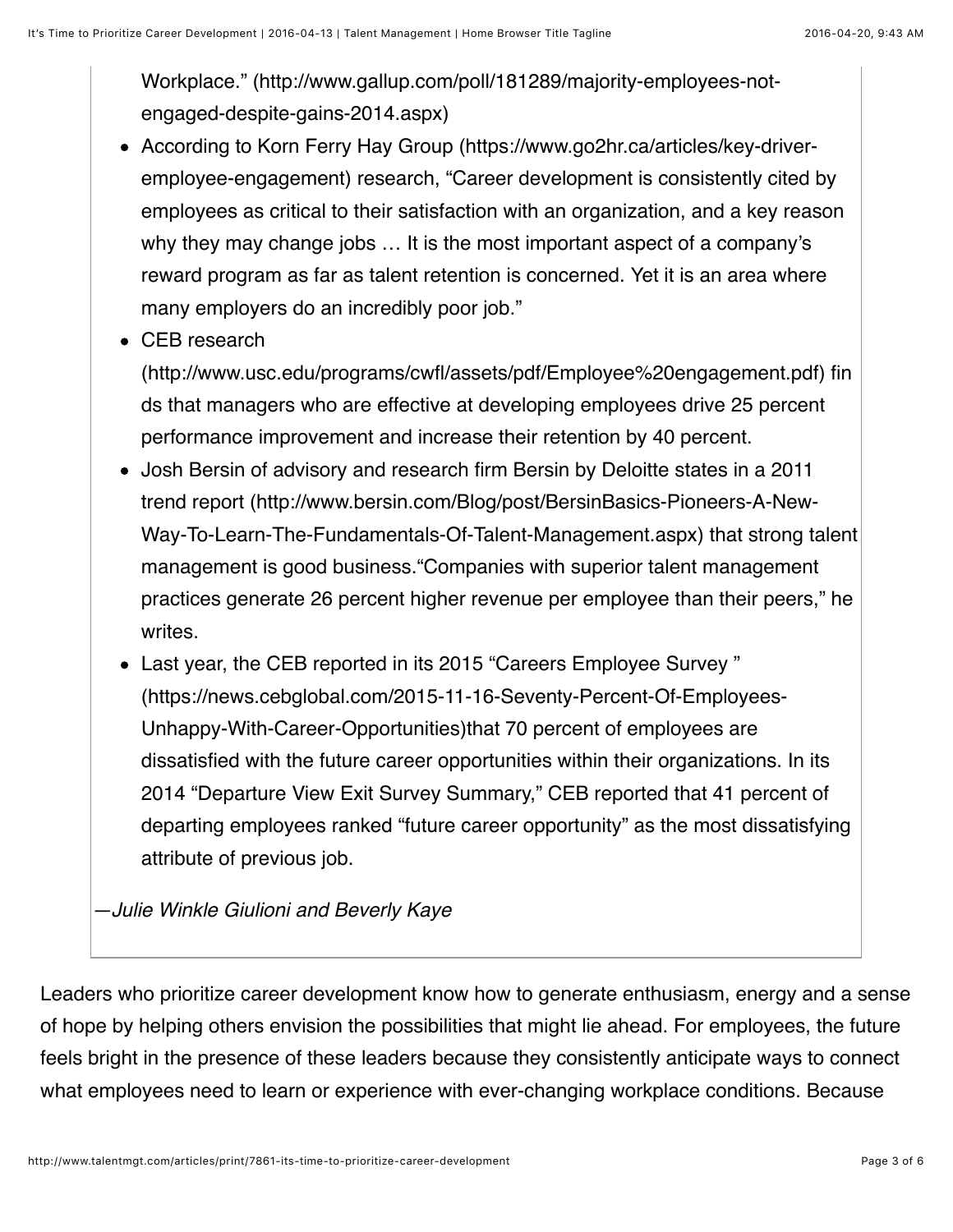these leaders coach their employees to always be pursuing multiple, flexible scenarios, plenty of chances to learn and advance will always be available along some of the possible paths being pur‐ sued.

### **Priority 3: Cultivate peripheral vision.**

Leaders committed to employee development are able to enjoy this confidence in the future in part because they are constantly scanning the environment. They keep their eyes on and continuously refine their understanding of the big picture. They remain hypervigilant to the factors that affect the business, the organizational culture and future opportunities, and they teach those around them to do the same. This focus forward and toward the future allows employees to make decisions today that will serve them well in the uncertainty of tomorrow.

# **Priority 4: Generously share information.**

Hoarders of information typically make terrible developers of people. Think about the managers under whose leadership you've grown the most. They likely communicated a lot. These individuals probably believed in the value of transparency; they knew that with the right information, employ‐ ees could make the best possible decisions, both for the business and their own careers.

Employees are hungry for candid, forthright information about things that affect them. They don't want managers to tell them what they want to hear; they want what they need to hear — even if it's unpleasant or scary.

And sharing big picture information about the organization, its strategies, where it's headed and the challenges anticipated along the way will not only help people perform better but also give them crucial information about where they can add value and where opportunities might lie.

#### **Priority 5: Dwell on strengths, talents and capabilities.**

Powerful developers of people don't frame the effort in terms of fixing problems, shoring up weak‐ nesses or unraveling vulnerabilities. They know that the shortest and surest way forward and to‐ ward one's career goals is through their strengths and talents. Employees who are fortunate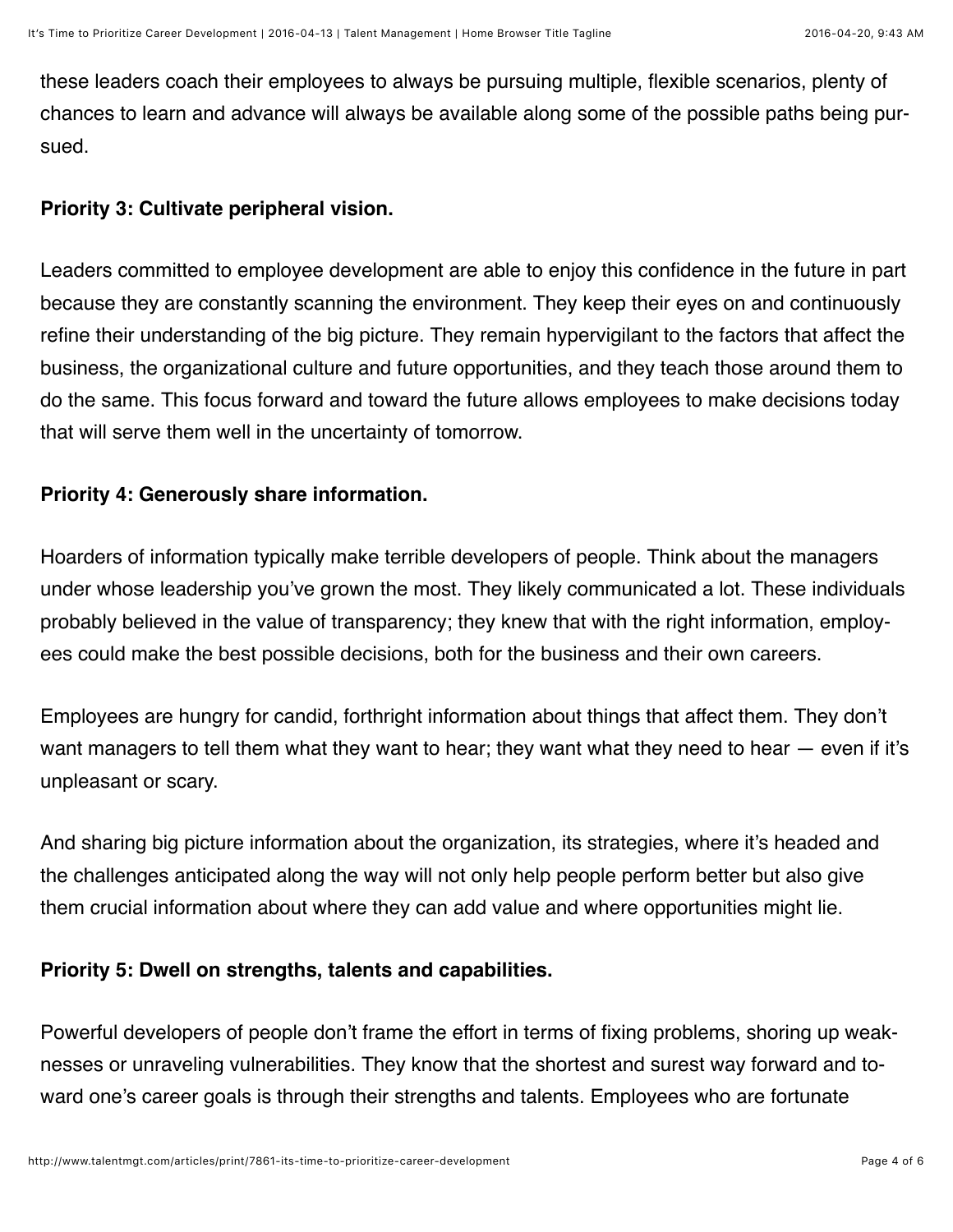enough to report to these leaders quickly learn to focus on what they do well and find ways to fur‐ ther magnify those capabilities. This approach is energizing and quickly establishes a positive con‐ text for development that infuses itself into all dimensions of work life, triggering an upward spiral of enthusiasm, engagement and results.

#### **Priority 6: Treat career development as a daily part of the leadership role.**

Managers who prioritize career development understand that it's not a human resources function — it's a leadership function. They don't see it as the annual exercise of checking boxes but rather as the daily exercise of checking in with others.

Research has shown that the more frequently managers meet with those who report to them, the more engaged team members will be. In customer service, it's long been understood that that every customer contact is an opportunity to build the emotional connection between the customer and service provider. The same holds true for managers and their employees. More positive points of contact build rapport, trust, engagement and commitment.

Formal, scheduled connections like one-on-ones, performance appraisals and individual develop‐ ment planning sessions are just a small part of the conversational repertoire. These leaders recognize and seize small moments within the context of daily work to connect, offer feedback, acknowl‐ edge effort, praise results, explore learning, or just ask how things are going. These conversations are spontaneous, ad-hoc, unplanned and tremendously powerful in terms of institutionalizing ca‐ reer development.

#### **Priority 7: View talent as an enterprisewide resource.**

Our field research suggests that one of the key factors keeping managers from engaging in career development is that they are concerned about developing people only to see them leave for a bet‐ ter opportunity. A 2015 survey from advisory and technology firm CEB backs this up. Nearly 60 percent of the human resources executives who responded paint a dismal snapshot of managerial generosity, indicating that managers in their organizations don't share talent.